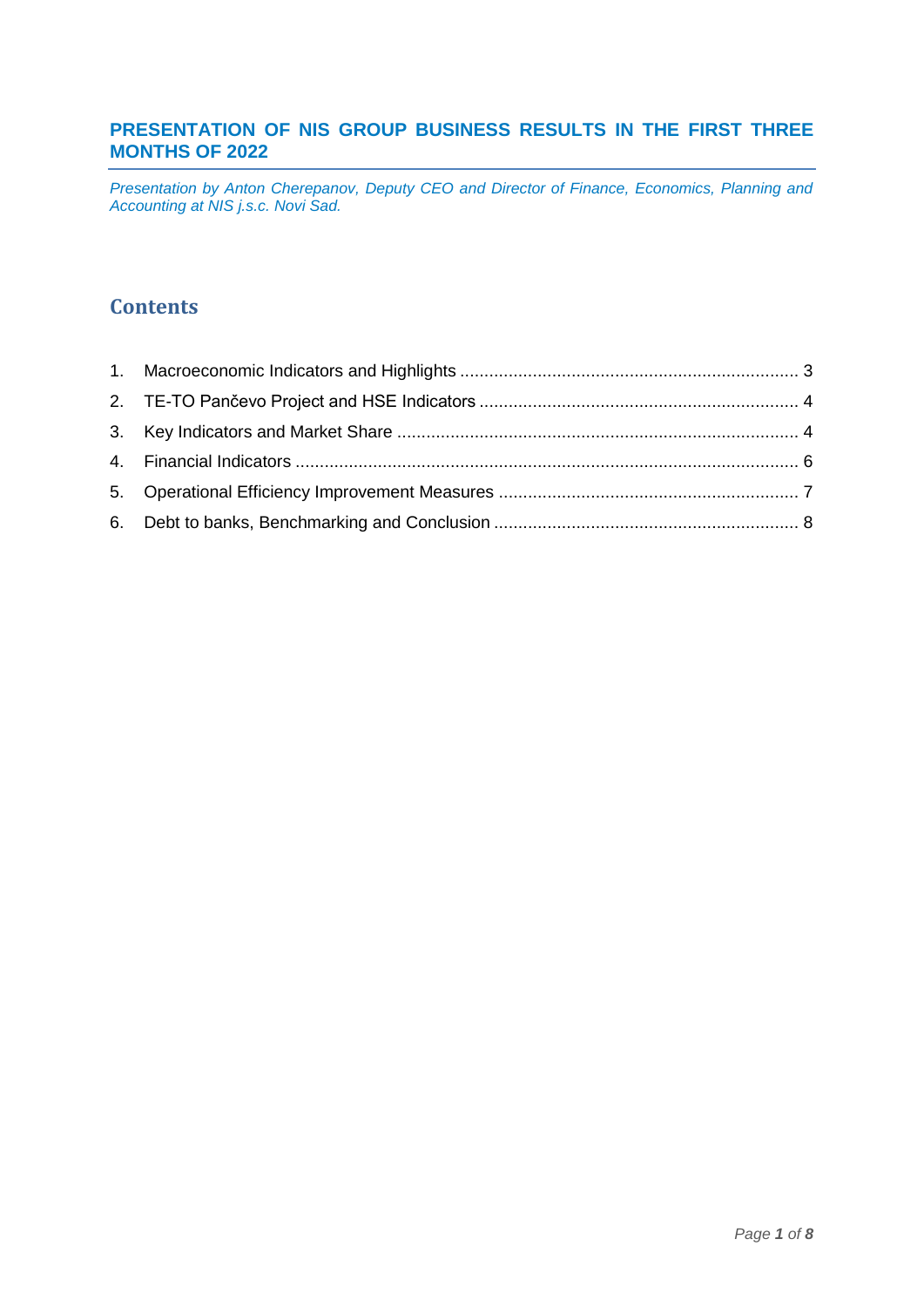This presentation was prepared by NIS a.d. Novi Sad (the "Company") and consists of slides containing information related to the NIS Group in order to present the results of our operations. All comments on the presentation, as well as any statements that may be made during today's conference call, may have the character of a forecast, concerning the financial situation and results of operations, so all statements, except those concerning data on achieved indicators, can be interpreted as statements about uncertain future events, which have the character of a forecast. Statements about uncertain future events include statements that are not historical facts, and these statements express the intentions of the Company and NIS Group, beliefs or current expectations regarding, inter alia, the results of the NIS Group's operations, financial position and liquidity, prospects, growth, strategies, and industrial branches in which NIS Group operates. Since they refer to events and are dependent on circumstances that may or may not occur in the future, statements about uncertain future events, by their nature, entail risks and uncertainties, including but not limited to the risks and uncertainties that the NIS j.s.c. Novi Sad and NIS Group have identified in other publicly available documents. In this regard, we would like to emphasize that there is no guarantee that the statements about uncertain future events will be realized in the future, and that the actual business results, financial position and liquidity may significantly differ from those presented or assumed by statements about uncertain future events contained in this presentation.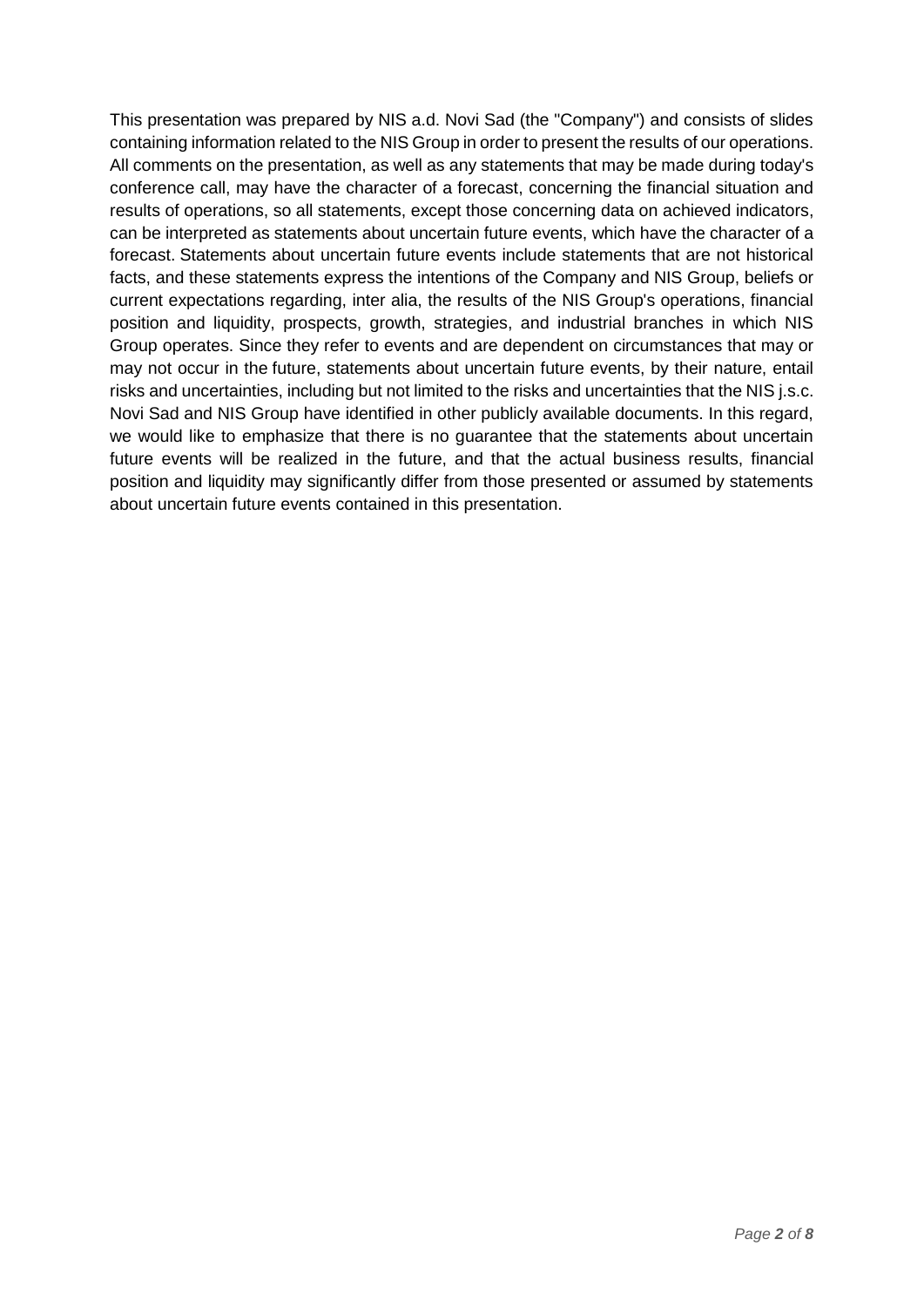# <span id="page-2-0"></span>**1. Macroeconomic Indicators and Highlights**

Dear colleagues, good afternoon to all of you.

The first quarter of this year was marked by very complex macroeconomic conditions. Our company's priority was to maintain stability in the domestic market and to ensure a regular supply of petroleum products to the market.

In the first quarter of this year, the NIS Group achieved good financial and operational results compared to the same period of the previous year.

#### *Macroeconomic indicators*

The first quarter of this year marked the rise in the price of oil, as well as the rise in the dollar exchange rate.

If we take a look at the chart on the left, which refers to the USD/RSD exchange rate, in the first quarter of this year in relation to the same comparative period, we can see that the USD/RSD exchange rate has increased by about 7%.

When it comes to the *Brent* oil price fluctuations, which is shown in the graph on the right, we can say that the price of crude oil has been steadily increasing since the beginning of the year. The lowest price of almost \$79 per barrel was recorded on the first working day of this year, while on 8 March 2022, a 14-year maximum of almost \$138 per barrel was recorded. After that, the price of oil decreased, but by the end of the first quarter it remained at the level of more than \$100 a barrel.

The average price of *Brent* oil increased by 67% in the first quarter of this year compared to the same period last financial year.

# *Exploration and Production Block*

The next slide refers to the most important events in the first quarter of this year in the Exploration and Production Block:

- The main objective in the first quarter of this year in the Exploration and Production Block was to achieve the planned production of hydrocarbons, implement the geological and exploration projects, and improve the efficiency in geological and technical activities.
- 10 development wells were drilled in Serbia, 1 development well in Romania and 1 exploration well in Bosnia and Herzegovina.

When it comes to financial indicators, in the first quarter of this year, CAPEX amounted to RSD 2.6 billion, while the EBITDA indicator amounted to RSD 12.9 billion.

### *Downstream Division*

#### *Refinery Block*

The next slide is the slide number five. Here is an overview of the most important events in the Refinery Block.

They are as follows: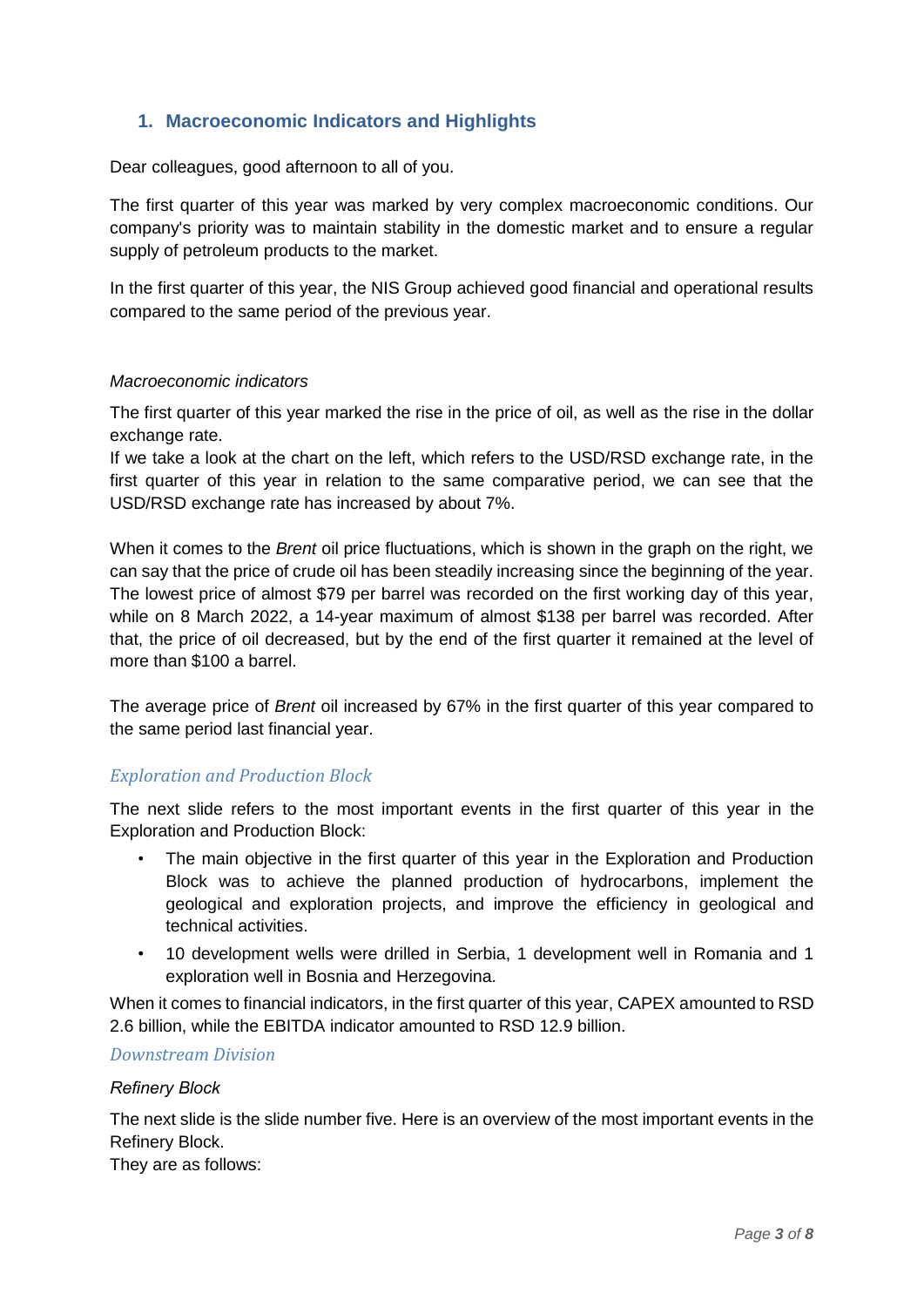- The operation of the oil refinery in Pančevo, which fully met the needs of the market for petroleum products.
- Continuation of activities on the project for the reconstruction of the FCC plant and the construction of the new ETBE plant in accordance with the schedule.

When it comes to financial indicators, CAPEX was RSD 0.3 billion. and EBITDA was RSD 15.4 billion.

### *Sales and Distribution Block*

The next slide presents the most important events of the Sales and Distribution Block.

In the first quarter of this year, the volume of retail sales in Serbia amounted to 211 thousand tonnes, which is much more than last year. The share of NIS in the retail market in the first quarter was 47%. The volume of wholesale for the first quarter of 2022 amounts to 398 thousand tonnes.

When it comes to financial indicators, CAPEX of the Sales and Distribution Block for the first quarter of this year was RSD 0.7 billion and EBITDA was RSD 2.5 billion.

## *Realization of development projects in Serbia in 2022*

In the next slide we can see the map of the planned new petrol station construction and reconstruction projects in Serbia in 2022.

As can be seen, during this year, within the modernization and development of the retail network, it is planned to implement 3 projects of new construction, 5 projects of PS reconstruction, 1 project of long-term lease and 1 installation of CNG (compressed natural gas).

# <span id="page-3-0"></span>**2. TE-TO Pančevo Project and HSE Indicators**

The next slide is the CCPP Pančevo slide. We can see that the level of construction works, as well as the total project progress at the end of the first quarter of this year, is at the level of about 100%.

The block testing in the combined cycle was carried out and the complex testing "72 hours" was completed.

# *HSE indicators*

We will now see the slide showing HSE indicators.

The LTIF indicator is at the same level as in the first quarter of the previous year.

When it comes to the RAR indicator, here we record a negative trend (growth of 43%) if we compare this indicator with the first quarter of last year.

# <span id="page-3-1"></span>**3. Key Indicators and Market Share**

With regard to key indicators, we have seen mostly positive trends.

As I mentioned at the beginning of the presentation, *Brent* oil prices increased by 67% in the first quarter of 2022 compared to the same period last financial year. EBITDA amounted to RSD 25.4 billion in the first quarter of this year, which is about 2.7 times more compared to the same period last year, while net profit amounted to RSD 15.6 billion and recorded an increase of 10.4 times. Operating cash flow amounts to RSD 23.3 billion, which also represents an increase compared to the same period in 2021. RSD 3.8 billion was allocated for investments.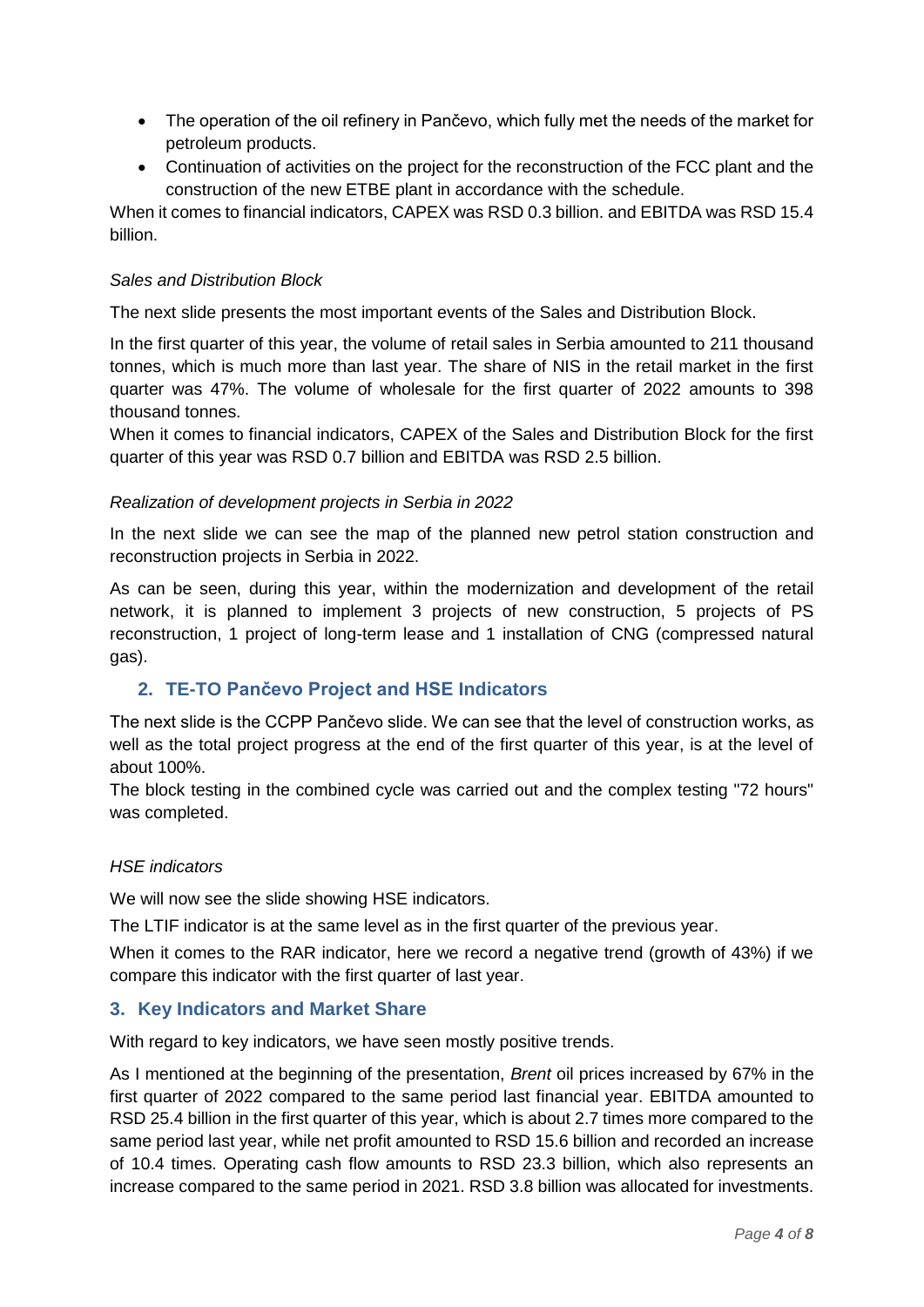With regard to the volume of oil and gas production, we recorded a slight increase of 0.1% and the total volume of domestic oil and gas production for the first quarter of 2022 amounted to 292.1 thousand tonnes. The refining volume amounts to 904.9 thousand tonnes, which represents an increase of 20%, while the turnover increased by 23% compared to the same period last year, bringing the total turnover of petroleum products to 959 thousand tonnes.

Total bank indebtedness amounts to EUR 621 million, and it decreased by 3% compared to the first quarter of last year.

## *Motor Fuel Market Trends*

The following slide is presenting the motor fuel market trends.

From the map on the right, we can see that the consumption of motor fuels has been increasing, as expected, in all countries of the region compared to the same period last year. The main factors in the growth of consumption are the growth of transport, the growth of the construction industry and the recovery of tourism.

In Serbia, the consumption of motor fuels increased by about 14%.

## *Market share in Serbia and motor fuel market*

This slide is about the motor fuel market in Serbia. In the first quarter of this year, the consumption of motor fuels in Serbia increased by 14% compared to the same period last year, and the share of NIS amounts to around 76%.

The share growth of NIS in the motor fuel market is related to the development of retail sales and active wholesale in the first half of the quarter, but also to the increased speculative procurement of clients who have purchased fuel in larger quantities than usual.

NIS has ensured the security of the supply of petroleum products to the Serbian market despite challenging circumstances.

### *Retail Market of Motor Fuels*

In the first quarter of 2022, compared to the same period of the previous year, the retail market grew by 17%.

The growth of consumption in the retail market can be explained partly by the expected growth due to the increase of fleet of vehicles and economic activities, and partly by the extraordinary growth in demand due to market volatility, especially at the beginning of the agricultural season. The government reacted by imposing restrictions on retail petrol and diesel prices. The market share of NIS remained stable at 47%.

### *Market share - region*

Regarding the market share in the region, in Bosnia and Herzegovina, the share is almost at the same level when compared to the same period last year, and the percentage of share is 31.1% (in Q1 2021: 31.6%), while the share in the retail market is about 11%, which represents an increase compared to the same quarter of the previous year. The number of petrol stations remained the same (42 petrol stations).

As regards Bulgaria, our share grew both in the total and retail market, so the total market share is 5.1% (Q1 2021: 4.8%) and retail market share is 4.6% (Q1 2021: 4.5%). The number of petrol stations in Bulgaria is 34.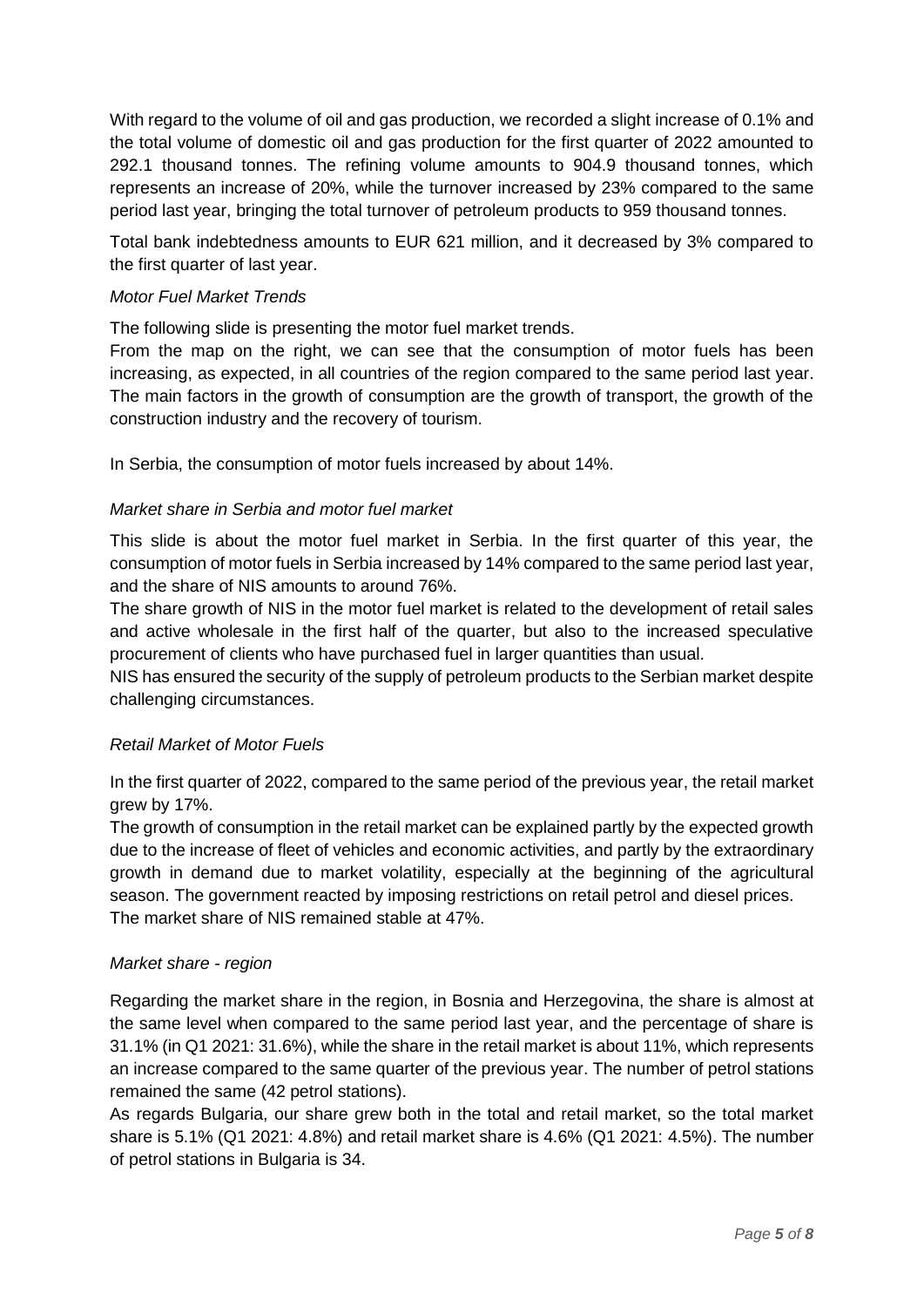In Romania, the market share increased in the total market, and the share is 2.7% (Q1 2021: 1.4%), while the share in the retail market is almost at the same level as in the first quarter of last year, and it is 1.5% (Q1 2021: 1.6%). The number of petrol stations in Romania is 19.

# *Operating Indicators*

# *Exploration and Production Block*

We will now discuss the performance indicators. We start with Exploration and Production. In the first quarter of this year, a total of 292 thousand tonnes of oil and gas equivalent were produced, which is by 0.1% more compared to the same period last year.

The Exploration and Production Block succeeded in achieving the planned volume of hydrocarbon production during the first quarter of this year.

# *Refining Block*

In the first quarter of this year, a total of 905 thousand tonnes of crude oil and semi-finished products were refined, which represents an increase of 20% compared to the same period of the previous financial year.

The increase in the volume of refining is the result of continuous production and provision of the necessary supplies, in order to ensure uninterrupted dispatch and regular supply of the market with all types of products.

# *Sales and Distribution Block*

In the first quarter of this year, the turnover increased by 23% compared to the same period last year, bringing the total turnover to 959,000 tonnes.

This growth was conditioned by growth in retail, wholesale, as well as export.

Retail in Serbia and foreign assets – growth of 21%;

Wholesale in Serbia and foreign assets – growth as a result of the increase in sales of Euro Diesel, due to the increase in demand in January and February, as well as increased demand for petroleum products due to the rapid increase in global prices of petroleum products, when NIS provided security of supply to the Serbian market for petroleum products;

Export, transit and BU – growth of sales of aviation fuel, as well as growth of sales of bitumen.

# <span id="page-5-0"></span>**4. Financial Indicators**

Next, we will discuss the financial indicators.

# *EBITDA*

The EBITDA indicator amounted to RSD 25.4 billion in the first quarter of this year, which is almost 3 times more compared to the same period last year.

This indicator increase is conditioned by:

- The impact of the positive effect of the rise in oil prices, as well as of cheaper stocks of previous periods in refining compared to the first quarter of 2021
- The improvement of the refining range, partially offset by lower margins due to retail price caps and
- Lower premiums when purchasing crude oil.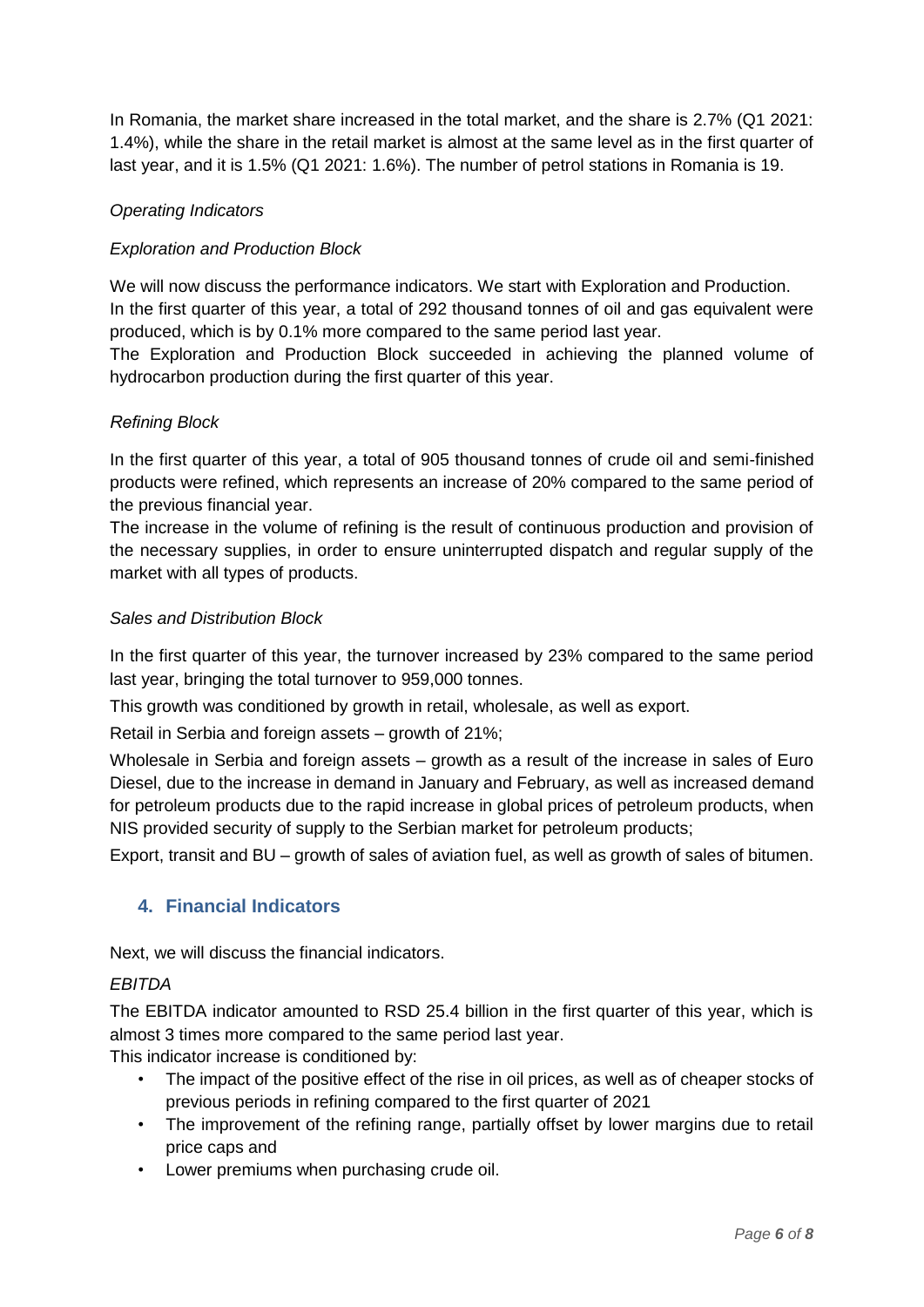# *Net profit*

The next slide shows net profit. The net profit growth is the result of the EBITDA growth indicator.

The net profit of NIS Group for the first quarter of this year was RSD 15.6 billion, which is almost RSD 14 billion more than in the previous year. The main reason for the growth was the growth of the EBITDA indicator.

## *OCF*

This slide shows the operating cash flow.

In the first quarter of this year, the operating cash flow was increased compared to the same comparative period, and the operating cash flow was RSD 23.3 billion.

The increase of this indicator is conditioned by higher inflows from customers, but also by higher operating costs.

### *Realization of CF*

In this slide we can see the realization of the CF.

In the first quarter of this year, we achieved a positive OCF of RSD 23.3 billion, and after the investments free cash flow was about RSD 19 billion. After net borrowings, the net CF amounts to RSD 22.5 billion.

I'll now return to the previous slide because it is important for NIS. Due to all the circumstances and developments regarding the business, due to the high volatility on the market, regarding the price of crude oil, I note that NIS buys about 75% of crude oil on the market and should have reserves and limits for the movement of the price of oil on the market in order to ensure our financial stability.

### *CAPEX*

In the first quarter of 2022, RSD 3.8 billion was allocated for the financing of investments.

The main investment directions were projects aimed at oil and gas production. A significant part of the investment belongs to the investment in concessions (Romania, North Teremia) and the projects of reconstruction of the warehouse of the Sales and Distribution Block. In addition, NIS invested in projects in the field of refining, sales and distribution, energy and service, as well as in several projects in the corporate centre.

### <span id="page-6-0"></span>**5. Operational Efficiency Improvement Measures**

The next slide presents the operational efficiency improvement measures.

The total effect of realization of the achievable level of potential in the first quarter of this year on the EBITDA indicator amounted to RSD 0.6 billion.